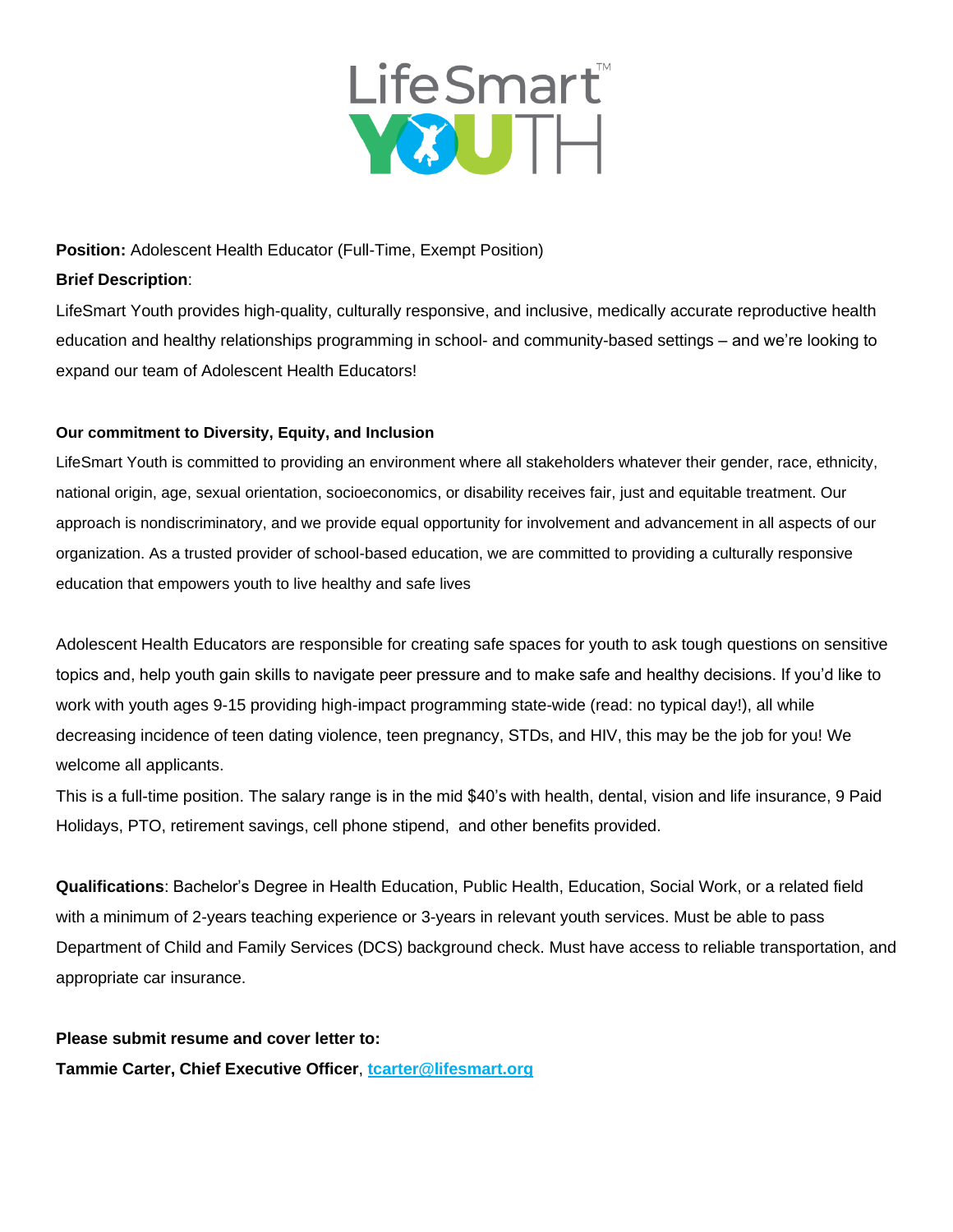# **Core Responsibilities**

**Accountability**: Report to Director of Programs and Evaluation

# **Program and Program Evaluation**

- Facilitate reproductive health and healthy relationships programs in schools and other program sites to school-aged youth in a professional, consistent, and engaging manner.
- Utilize facilitation and presentation skills to relate to students while maintaining integrity of the curricula.
- Provide adaptive programming that is responsive to students' physical and developmental needs.
- Possess ability to relate to students of various ages, genders, sexual orientations, religion creed, nation of origin, races, and socio-economic backgrounds.
- Respond to all student questions in the classroom or other community setting in a way that is aligned with agency standards and is both medically accurate and age appropriate. Defer questions to other adults when appropriate.
- Make referrals to school specialists and community service providers for more intensive case management or health services, as needed.
- Track and compile evaluation metrics which provide the agency a disciplined way of thinking and acting to improve entrenched and complex social problems.
- Assist with the development of curriculum, program evaluation, and other pertinent areas of programs.
- Travel statewide as needed for program delivery and/or other LifeSmart Youth duties (must have access to reliable transportation). Overnight hotel stays required for some programs.

## **Partners and Marketing**

- Recognizing the importance of cross-collaborative alliance-building for deeper impact, engage in relevant community-wide efforts, such as attending key community meetings and other events with current/potential community partners. Keep Director of Development and CEO informed of community meeting results, updates from partner organizations, and potential program or funding partner ideas.
- Promote and support marketing activities of LifeSmart Youth to advocate for the mission and programs.
- Serve as a LifeSmart Youth advocate by building relationships with parent, school, funding and community partners

## **Leadership**

- Respect and embrace diversity of all staff and clients.
- Participate in professional development trainings, all-staff meetings, strategic LifeSmart Youth workgroups, program team meetings, and other events/activities related to the position.
- Support LifeSmart Youth advocacy efforts.

## **Abilities**

Educator must be a strong public speaker with a commitment to promoting reproductive and sexual health for all people. Must be skilled in program and curriculum development with particular emphasis on health education; community relations; have high-level cultural competency and conflict resolution skills; excellent oral and written communication skills; experience with Microsoft Office products. Must be self-directed, but skilled at collaboration